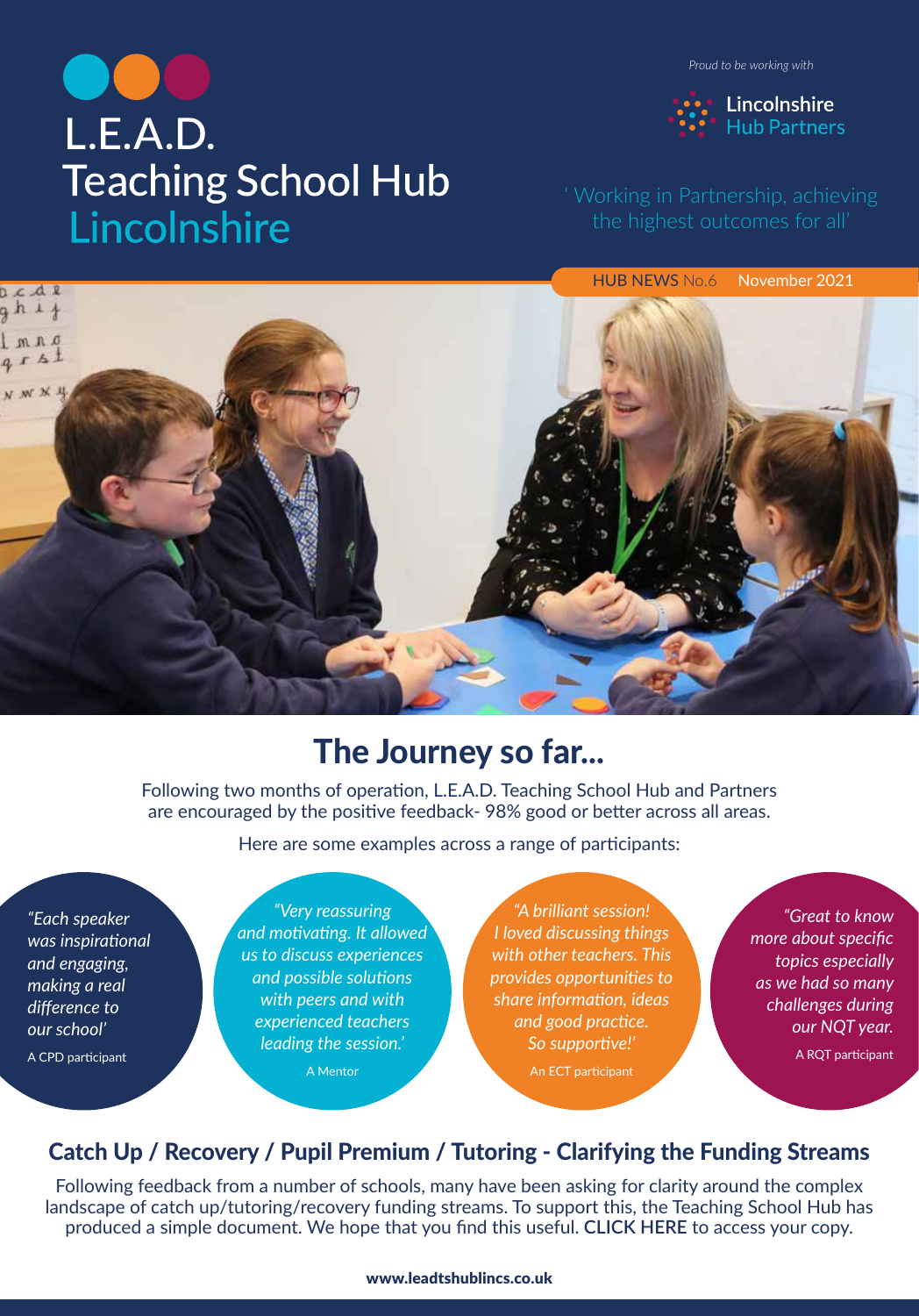

**Confident in the delivery of high quality leadership training, L.E.A.D. Teaching School Hub and Partners are delighted to be working with over 180 professionals from across Lincolnshire and beyond in the first cohort of the new suite of National Professional Qualifications.**



Thank you to those of you who have applied, we look forward to working closely with you as you embark upon your specified programme.

If you did not apply but you would like to be part of the February Cohort, it is not too late!

ALL PROGRAMMES ARE STILL FULLY FUNDED- APPLY **HERE**

## How will Education [Development Trust and L.E.A.D. Teaching](https://www.leadtshublincs.co.uk/page/?title=NPQ+Programmes&pid=23) School Hub support your Professional Development?

## LEADING TEACHING

By developing my expertise in what great teaching looks like, giving me the confidence to lead a team across a subject, phase, year group or key stage.

#### LEADING TEACHER DEVELOPMENT

By giving me the tools to design and deliver targeted, effective CPD and support across my school.

## BEHAVIOUR & CULTURE

By helping me to embed a positive culture in my school where pupils feel safe, supported, purposeful and ready to learn.

## SENIOR LEADERSHIP

By equipping me with knowledge to contribute to the operational and strategic running of my school, ensuring a successful enviornment.

## HEADSHIP

By preparing me to work on the continuous improvement of my school and to establish a learning culture and environment in which staff and pupils can thrive.

## EXECUTIVE LEADERSHIP

By supporting me to successfully lead multiple schools, maintain an ambitious vision and to use my understanding of the community to lead strategy.





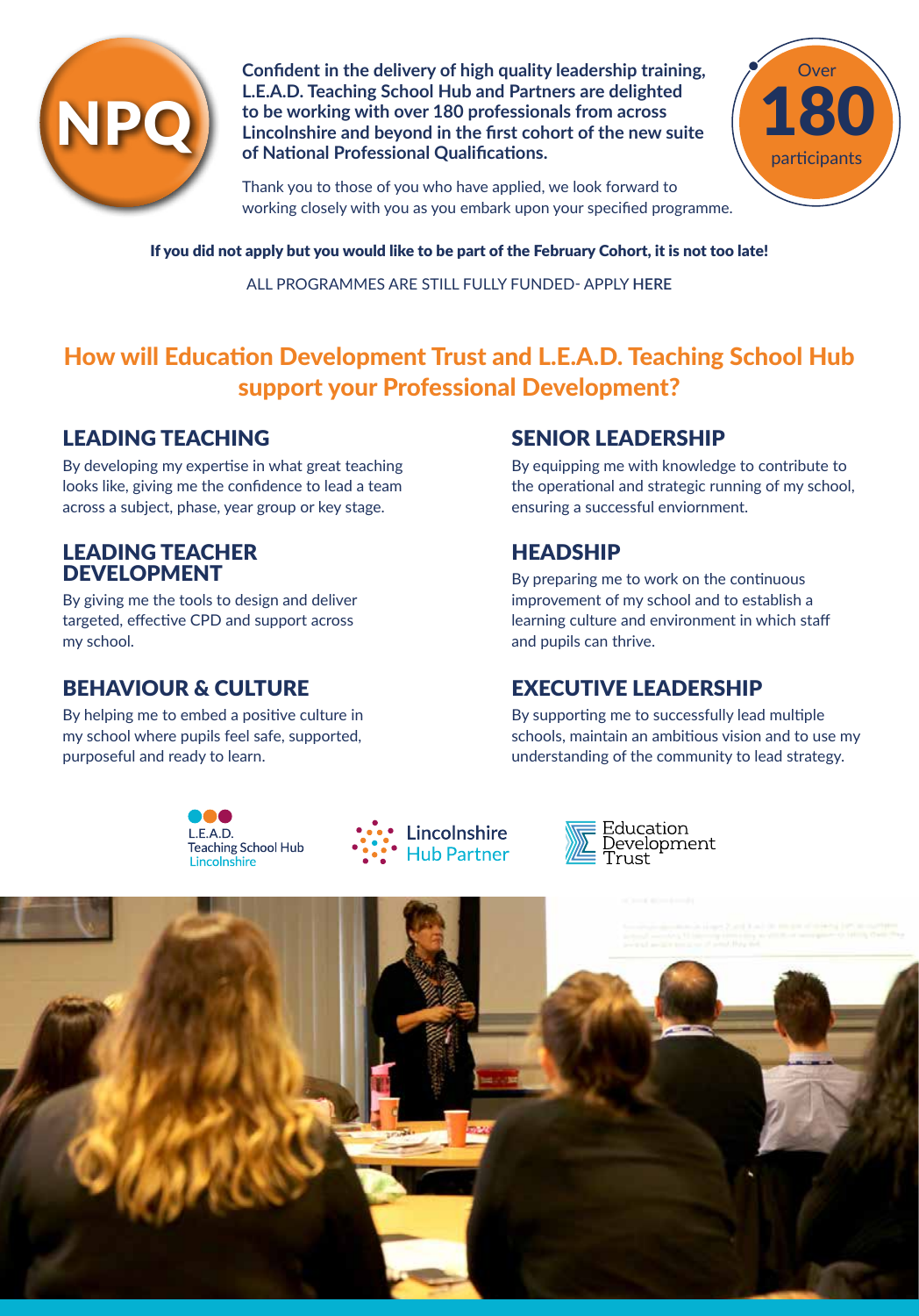## Early Careers Framework

**ECF BEA.D. Teaching School Hub and partners are delighted by the feedback from the Autumn Terms Mentor and ECT sessions. Of the 277 ECTs and the equivalent number of Mentors. here is the excellent feedback:** number of Mentors, here is the excellent feedback:

> "It was great to have in person training. The trainers were knowledgeable and experienced in the field and it was useful to discuss strategies with other ECTs in similar settings."

"The content was thought provoking with regard to ideas I can apply to practice. Being able to engage in discussion with other ECTs and bounce ideas off of each other made us all feel like we weren't in it alone." (ECT)

## **Mentors**





# 100% Good or Better **ECTs**

89

(ECT)

Excellent

"Face to face training enabled me to ask questions which ensured I thoroughly understand my role and expectations as a Mentor for the Early Careers Framework Professional Development Programme." (ECT Mentor)

"I now feel confident to apply the methodology of instructional coaching when meeting with my ECT weekly in order to enhance their understanding and development as a practitioner." (ECT Mentor)

For further [interesting links](https://my.chartered.college/2020/02/the-early-career-framework-useful-links/)  CLICK HERE

**Further** Information [about ECF and](https://www.leadtshublincs.co.uk/page/?title=ITT%2FEarly+Career%2FAB&pid=7)  AB Services CLICK HERE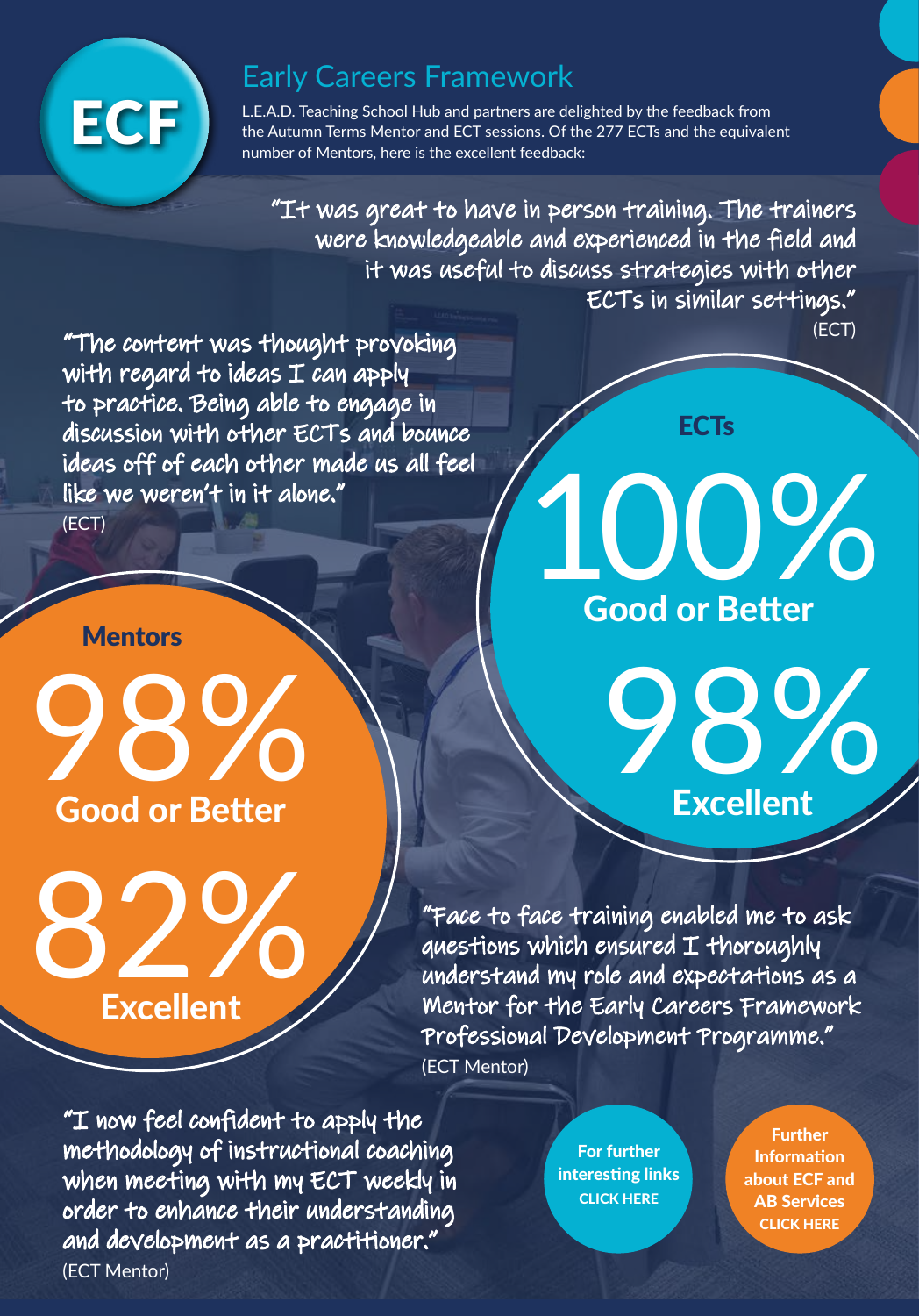



## NEW GUIDANCE ON EFFECTIVE PROFESSIONAL DEVELOPMENT

The Education Endowment Foundation's (EEF) latest guidance report – Effective Professional Development– reviews the best available research to offer schools three recommendations so that they can ensure the PD opportunities are of the hi[ghest possible quality and a](https://educationendowmentfoundation.org.uk/education-evidence/guidance-reports/effective-professional-development)ligned with the evidence base.

A section has been copied below as a flavor of the report. CLICK HERE to download the full report from the EEF's website.

#### A. BUILD KNOWLEDGE

- Managing cognitive load
- Revisiting prior learning

#### B. MOTIVATE STAFF

- Setting and agreeing on goals
- Presenting information from a credible source
- Providing affirmation and reinforcement after progress

#### C. DEVELOP TEACHING **TECHNIQUES**

- Instruction
- Social support
- Modelling
- Monitoring & feedback
- Rehearsal

#### D. EMBED PRACTICE

• Providing prompts & cues

**These** findings underpin the Research School PD offer, and other activity. To see what [KYRA Research School](https://researchschool.org.uk/kyra)  is working on, visit our website **HERE**

- Prompting action planning
- Encouraging monitoring
- Prompting context specific repetition

## MAKING THE DIFFERENCE TO DISADVANTAGED PUPILS

**Join the Research Schools modular programme to find out:**

- What the evidence says about how disadvantaged learners make progress
- How we can respond to the disadvantage gap considering the pandemic
- How the Pupil Premium strategy can drive your school's improvement
- What your school can focus on to make the biggest impact

**This course is designed to meet the needs of your [school and](https://event.bookitbee.com/34201/making-the-difference-for-disadvantaged-pupils-nor) will:**

- Give you the tools to audit your current provision
- Help you shape a school-specific focus for development
- Assist you to produce a purposeful Pupil Premium strategy
- Support the implementation of your plan and the evaluation of its impact
- Create bespoke sessions dependent upon your school-specific focus
- $\circledast$ **CLICK HERE TO BOOK**